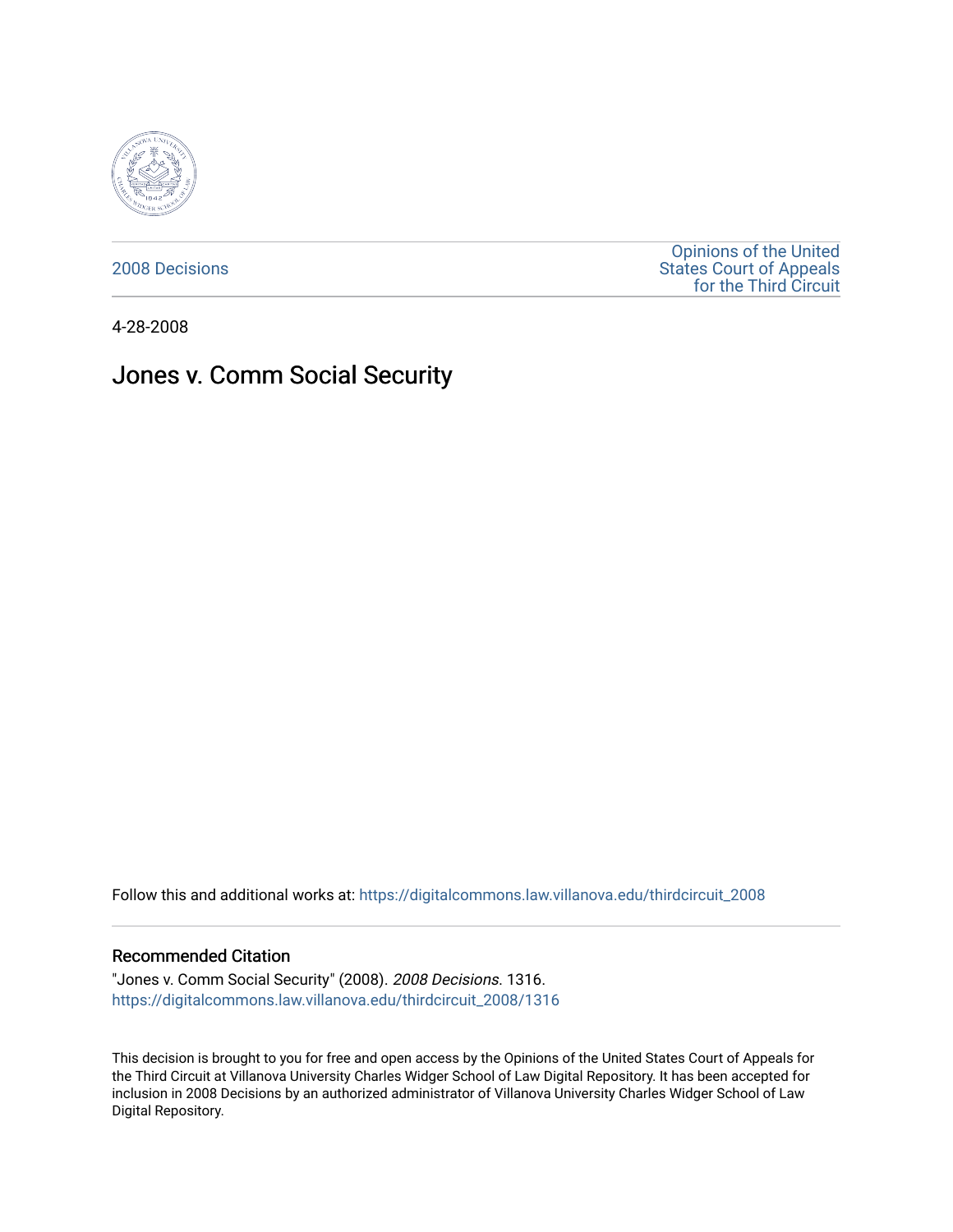#### **NOT PRECEDENTIAL**

## UNITED STATES COURT OF APPEALS FOR THE THIRD CIRCUIT

 $\overline{a}$ 

 $\overline{a}$ 

 $\overline{a}$ 

 $\overline{a}$ 

 $\overline{a}$ 

 $\overline{a}$ 

No. 07-4220

DARLENE JONES, Appellant

v.

COMMISSIONER OF SOCIAL SECURITY

On Appeal from the United States District Court for the Eastern District of Pennsylvania (D.C. Civil Action No. 06-cv-01778) District Judge: Honorable Gene E. K. Pratter

Submitted Pursuant to Third Circuit LAR 34.1(a) April 18, 2008

Before: AMBRO, FUENTES and FISHER, Circuit Judges

(Opinion filed: April 28, 2008)

### OPINION

PER CURIAM

Darlene Jones appeals the District Court's decision affirming the Commissioner's

denial of her request for benefits. We will affirm.

In May 2003, Jones filed applications for disability insurance benefits and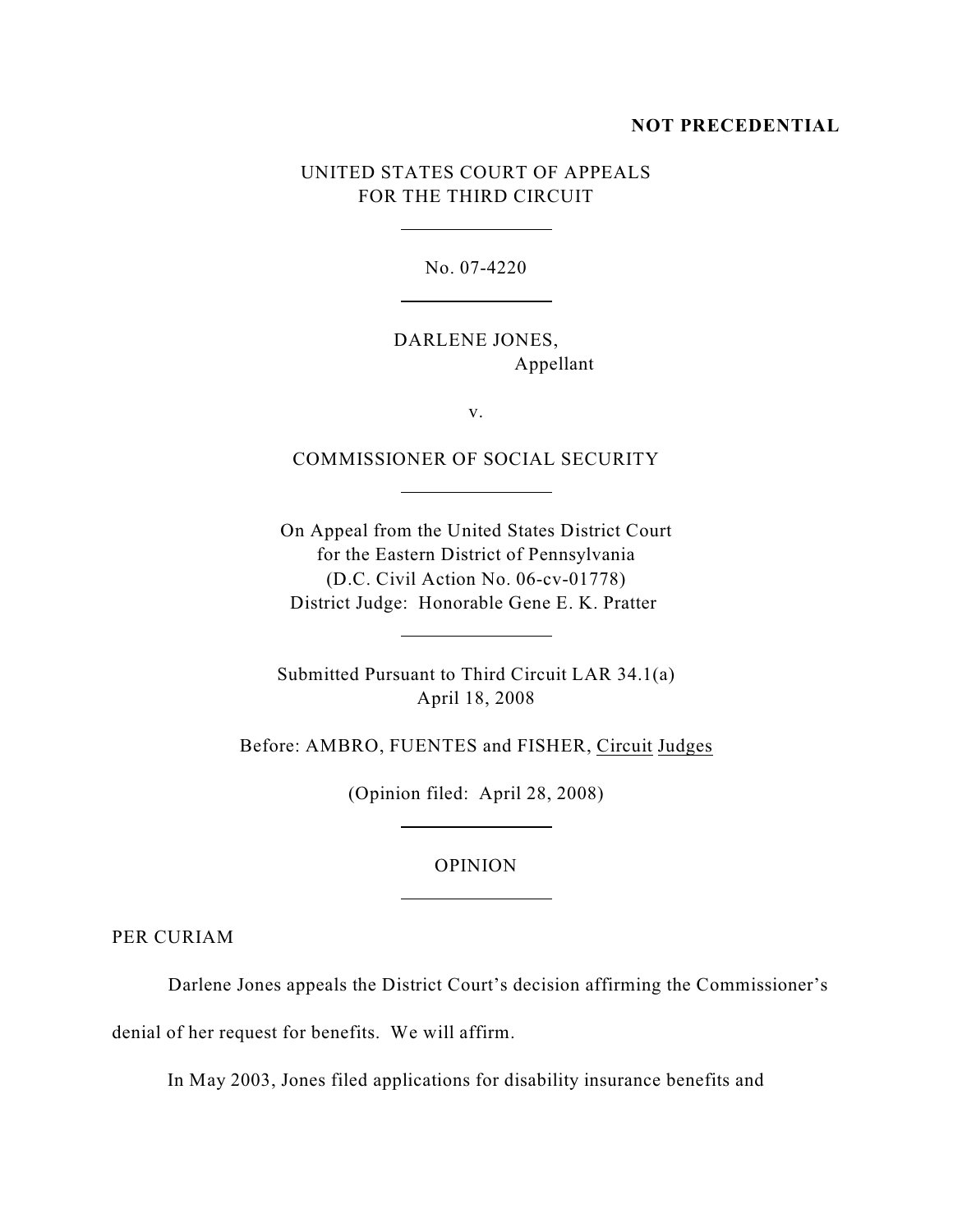supplemental security income. Jones alleged disability because of hepatitis C, high blood pressure, depression and knee and lumbar impairments. After Jones' applications were denied, she received a hearing before an Administrative Law Judge ("ALJ"). The ALJ found that Jones was not disabled under the Social Security Act and the Appeals Council denied her request for review.

The ALJ found that Jones had medically determinable lumbar, knee, hepatitis C and depression impairments. Although these constituted a "severe" combination of impairments under the regulations, the ALJ found at step three of the five-step sequential evaluation that they did not equal a Listed Impairment. See Ramirez v. Barnhart, 372 F.3d 546, 550-51 (3d Cir. 2004) (describing 5-step process). Rather, the ALJ determined that Jones retained the residual functional capacity ("RFC") to perform the functional demands of a restricted range of sedentary level exertional work. According to the ALJ, while Jones was incapable of performing her past relevant work, she was capable of making an adjustment to work which exists in significant numbers in the national and regional economy. The District Court, adopting the Magistrate Judge's Report and Recommendation over Jones' objections, affirmed the Commissioner's decision.

The District Court had jurisdiction under 42 U.S.C. § 1383(c)(3), which incorporates 42 U.S.C. § 405(g) by reference. We have jurisdiction over Jones' appeal under 28 U.S.C. § 1291. We exercise plenary review of the District Court's legal conclusions. Allen v. Barnhart, 417 F.3d 396, 398 (3d Cir. 2005). We review the factual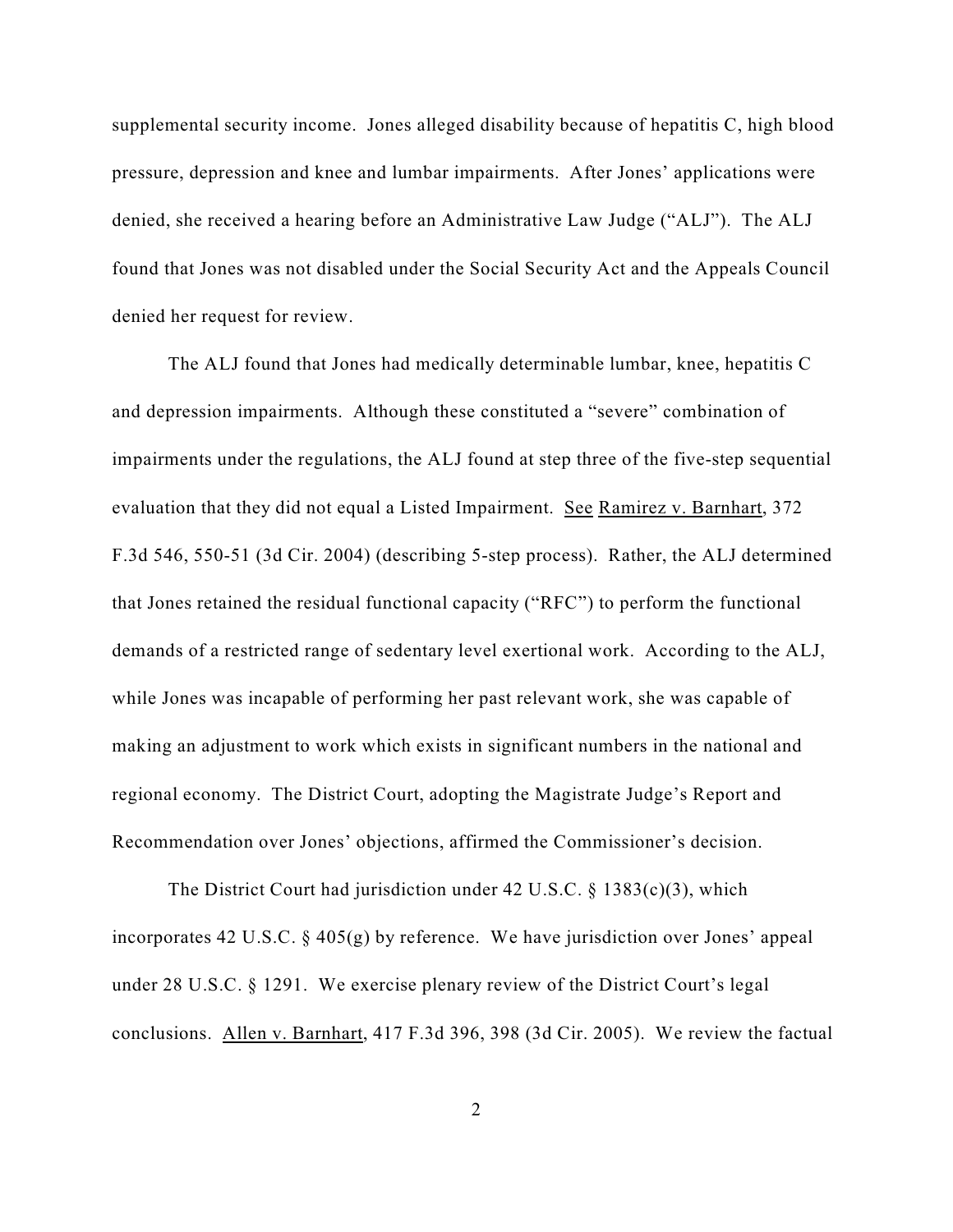findings in the ALJ's decision for substantial evidence. Rutherford v. Barnhart, 399 F.3d 546, 552 (3d Cir. 2005).

On appeal, Jones, proceeding pro se, does not raise any legal issues and only alleges that she is disabled because she has impairments and takes medication. We will assume that Jones is attempting to challenge the District Court's legal conclusions and the ALJ's factual findings regarding her disability.<sup>1</sup> We agree with the District Court and will adopt its reasoning.

There was substantial evidence in the record to support the ALJ's conclusion that Jones' reduced bilateral grip strength, possible left-sided carpal tunnel syndrome and obesity were not severe impairments. See Fargnoli v. Massanari, 247 F.3d 34, 38 (3d Cir. 2001). Further, there is substantial evidence to support the ALJ's finding that the evidence in Jones' medical records discredited her subjective complaints regarding the severity of her back pain. The ALJ properly considered, discussed and weighed the relevant evidence pertaining to Jones' disability allegations. Id. at 42.

The District Court also properly concluded that Jones' obesity was factored indirectly into the ALJ's decision based on her doctors' opinions. See Rutherford, 399 F.3d at 552-53. Further, while Jones took issue with a discrepancy between the Vocational Expert's testimony and the examples of jobs the ALJ found she could

 $<sup>1</sup>$  Jones' argument that she is disabled because of the number of medications she takes</sup> was not raised in the District Court and is therefore waived. See Krysztoforski v. Chater, 55 F.3d 857, 860-61 (3d Cir. 1995) (per curiam).